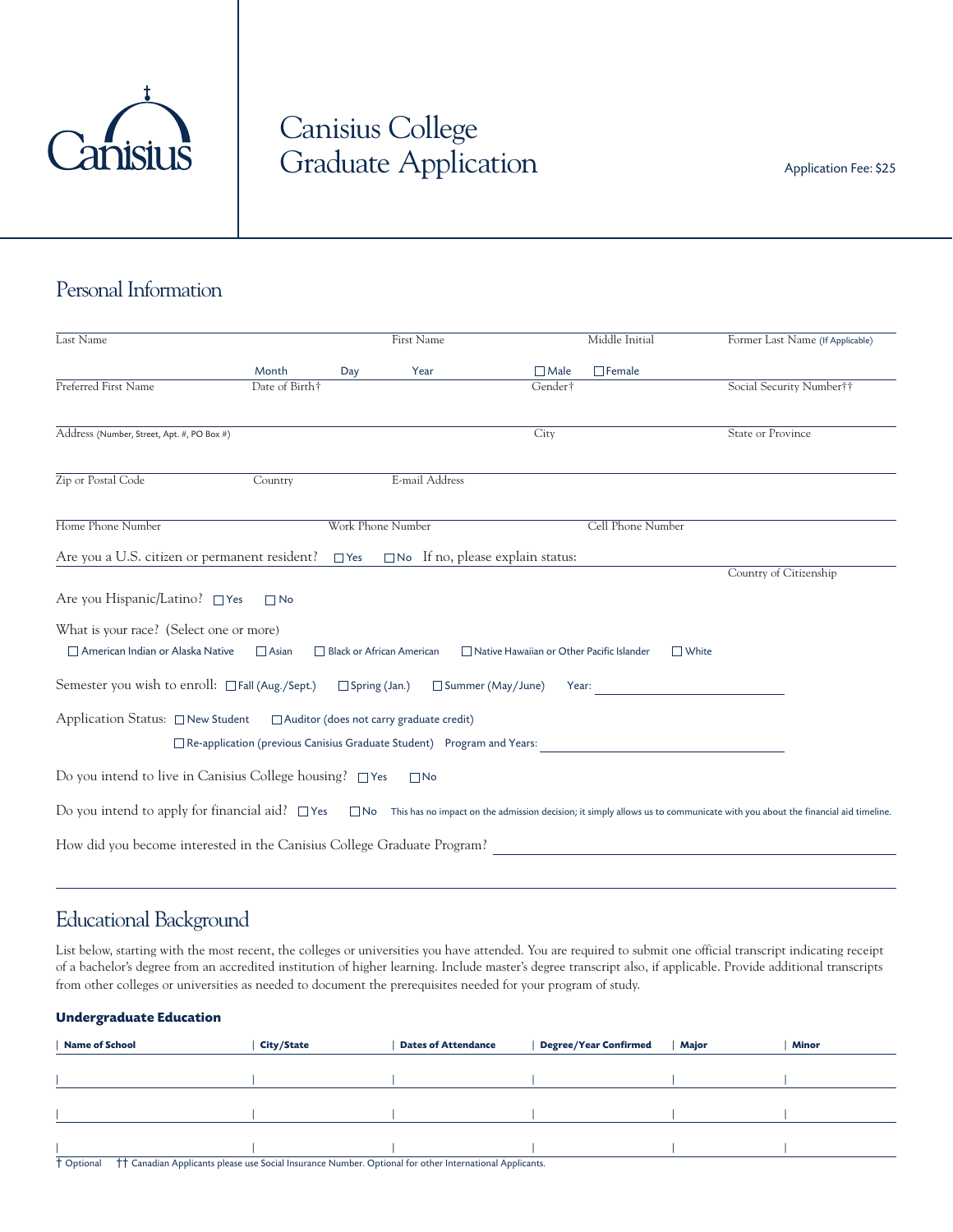#### **Previous Graduate Education**

| <b>Name of School</b> | <b>City/State</b> | <b>Dates of Attendance</b> | <b>Degree/Year Confirmed</b> | Major | <b>Minor</b> |
|-----------------------|-------------------|----------------------------|------------------------------|-------|--------------|
|                       |                   |                            |                              |       |              |
|                       |                   |                            |                              |       |              |
|                       |                   |                            |                              |       |              |
|                       |                   |                            |                              |       |              |
|                       |                   |                            |                              |       |              |
|                       |                   |                            |                              |       |              |

#### **Testing History**

| $GMAT: \Box$ Date taken: | Score: | $\text{GRE:}$ $\Box$ Date taken: | Score: |
|--------------------------|--------|----------------------------------|--------|
| □ Date taken:            | Score: | $\Box$ Date taken:               | Score: |
| $\Box$ Will take on:     |        | $\Box$ Will take on:             |        |

#### **Employment Record**

List current and previous employers. Please list address for current employer only.

| <b>Employer</b> | <b>Address</b> | <b>Dates of Employment</b> | Job Title | <b>Type of Work</b> |
|-----------------|----------------|----------------------------|-----------|---------------------|
|                 |                |                            |           |                     |
|                 |                |                            |           |                     |
|                 |                |                            |           |                     |
|                 |                |                            |           |                     |
|                 |                |                            |           |                     |
|                 |                |                            |           |                     |
|                 |                |                            |           |                     |

#### **Educational Certifications Held** (Education applicants only)

Provisional or Initial Certification: New York State; Temporary Letter of Standing (Ontario); Other

| Date Issued: | Elementary       |                      |
|--------------|------------------|----------------------|
| Date Issued: | $\Box$ Secondary | Specify Area:        |
| Date Issued: | $\Box$ Other     | <b>Specify Area:</b> |

#### Permanent or Professional Certification: New York State; Ontario Teacher Certificate (OTC); Other

| Date Issued: | $\Box$ Elementary |               |
|--------------|-------------------|---------------|
| Date Issued: | $\Box$ Secondary  | Specify Area: |
| Date Issued: | $\sqcap$ Other    | Specify Area: |

List below, in chronological order, all teaching or related service:

| <b>Dates</b> | Institution | <b>City/State</b> | <b>Grades/Areas/Level</b> | <b>Paid or Volunteer</b> |
|--------------|-------------|-------------------|---------------------------|--------------------------|
|              |             |                   |                           |                          |
|              |             |                   |                           |                          |
|              |             |                   |                           |                          |
|              |             |                   |                           |                          |
|              |             |                   |                           |                          |
|              |             |                   |                           |                          |
|              |             |                   |                           |                          |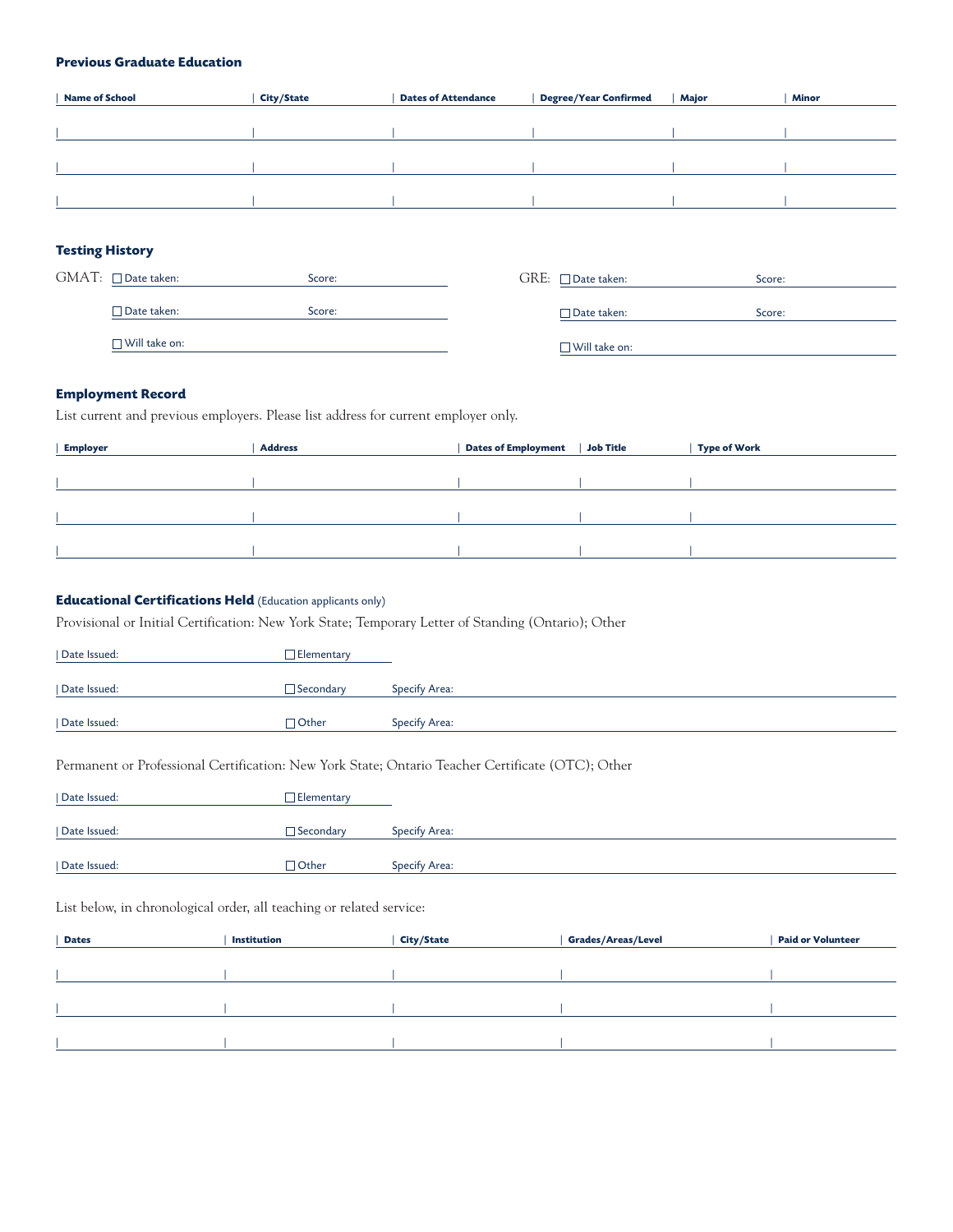### Academic Programs

Choose the ONE program of study you wish to pursue. You may only apply for one program.

#### **Richard J. Wehle School of Business**

MBA:

- One-Year MBA (full-time day program)
- □ Evening MBA Accelerated Program
- Evening MBA Part Time Program
- MBA in Professional Accounting
- □ MS in Forensic Accounting
- MS in International Business Online
- □ Bachelor/MBA (current Canisius undergraduate students only)
- □ 150 Hour Program (current Canisius undergraduate accounting students only)

#### **The College of Arts and Sciences**

Anthrozoology – Online Master's

Communication and Leadership:

- □ Integrated Marketing Communication
- Organizational Leadership
- Managing Not-for-Profit Organizations

#### **School of Education and Human Services**

Adolescence Education (Secondary Grades 7-12) initial certification/master's with concentration in:

- Biology
- □ Chemistry
- □ English
- □ French
- □ German
- $\Box$  Mathematics
- **Physics**
- □ Social Studies
- Spanish
- Business and Marketing Education (Pre-K– Grade 12) initial certification/master's
- $\Box$  Bilingual Education Extension Online
- Childhood Education (Grades 1-6) initial certification/master's

### Requirements

#### Please check:

If yes, give details

College Student Personnel Administration

- Counseling and Human Services:
	- School Counseling
	- □ Community Mental Health Counseling
- Deaf Education (All Grades)

#### Differentiated Instruction

- Master's
- Advanced Certificate in Gifted Education

#### Education Technologies and Emerging Media:

- Online Master's w/ NYS Certification
- □ Online Master's w/o NYS Certification
- Online Education Technologies and Emerging Media Certificate
- Online Teaching and Training Certificate

#### Educational Leadership and Supervision:

On campus program

- □ SBL only
- □ SBL/SDL
- Master's degree
- Online Program
- □ SBL Only
- □ SBL/SDL
- Master's degree
- $\Box$  General Education (for teachers with provisional certification prior to February 2004)

Literacy Education (Reading)

- On campus program:
- □ Birth-Grade 6
- $\Box$  Grades 5-12
- Online program:
- □ Birth-Grade 6
- Grades 5-12

Physical Education (Pre-K-Grade 12):

- □ Initial certification/master's
- □ Online master's program for certified PE teachers

#### Special Education

- Childhood (Grades 1-6)
- Adolescence (Grades 7-12)
- Advanced Special Education (requires both initial childhood and special education certificates)
- Sport Administration:
	- □ On campus program
	- Online program

Teaching English to Speakers of Other Languages (TESOL)

- Online Master's
- Online Advanced Certificate

#### **Office of Professional Studies**

Applied Nutrition:

- $\hfill\Box$  <br> Fitness and Sports Nutrition online master's
- Fitness and Sports Nutrition certificate only
- Obesity and Eating Disorders online master's
- Obesity and Eating Disorders certificate only
- $\Box$  Business and Entrepreneurship master's
- Community and School Health online master's
- □ Health and Human Performance

#### Respiratory Care:

- $\hfill\Box$  <br> Respiratory Therapeutics online master's
- $\Box$  Respiratory Therapeutics certificate only
- Respiratory Care Education online master's
- $\Box$  Respiratory Care Education certificate only

#### **Non-Degree Applicants**

*Please indicate the primary purpose and the program in which you wish to study:*

#### Purpose:



Program (from list of academic programs above): \_\_\_\_\_\_\_\_\_\_\_\_\_\_\_\_\_\_\_\_\_\_\_\_\_\_\_\_\_\_\_\_\_\_\_\_\_\_\_\_\_

\_\_\_\_\_\_\_\_\_\_\_\_\_\_\_\_\_\_\_\_\_\_\_\_\_\_\_\_\_\_\_\_\_\_\_\_\_\_\_\_\_

Other program not listed above: \_\_\_\_\_\_\_\_\_\_\_\_\_\_

 $\Box$  I have requested  $\Box$  I shall request that all original transcript(s) be forwarded. If your transcript(s) will appear under another name, please list this name here:

Have you ever been convicted of a felony or a misdemeanor *(except a traffic violation)*?  $\Box$  Yes  $\Box$  No

□I have requested □I shall request Education Testing Service to forward my GRE/GMAT scores to the address of the academic department which I am applying to above. □ GRE/GMAT scores are not required for admission to my program of study

 $\Box$  I have submitted  $\Box$  I shall submit letters of recommendation to the address of the academic department which I am applying to above.